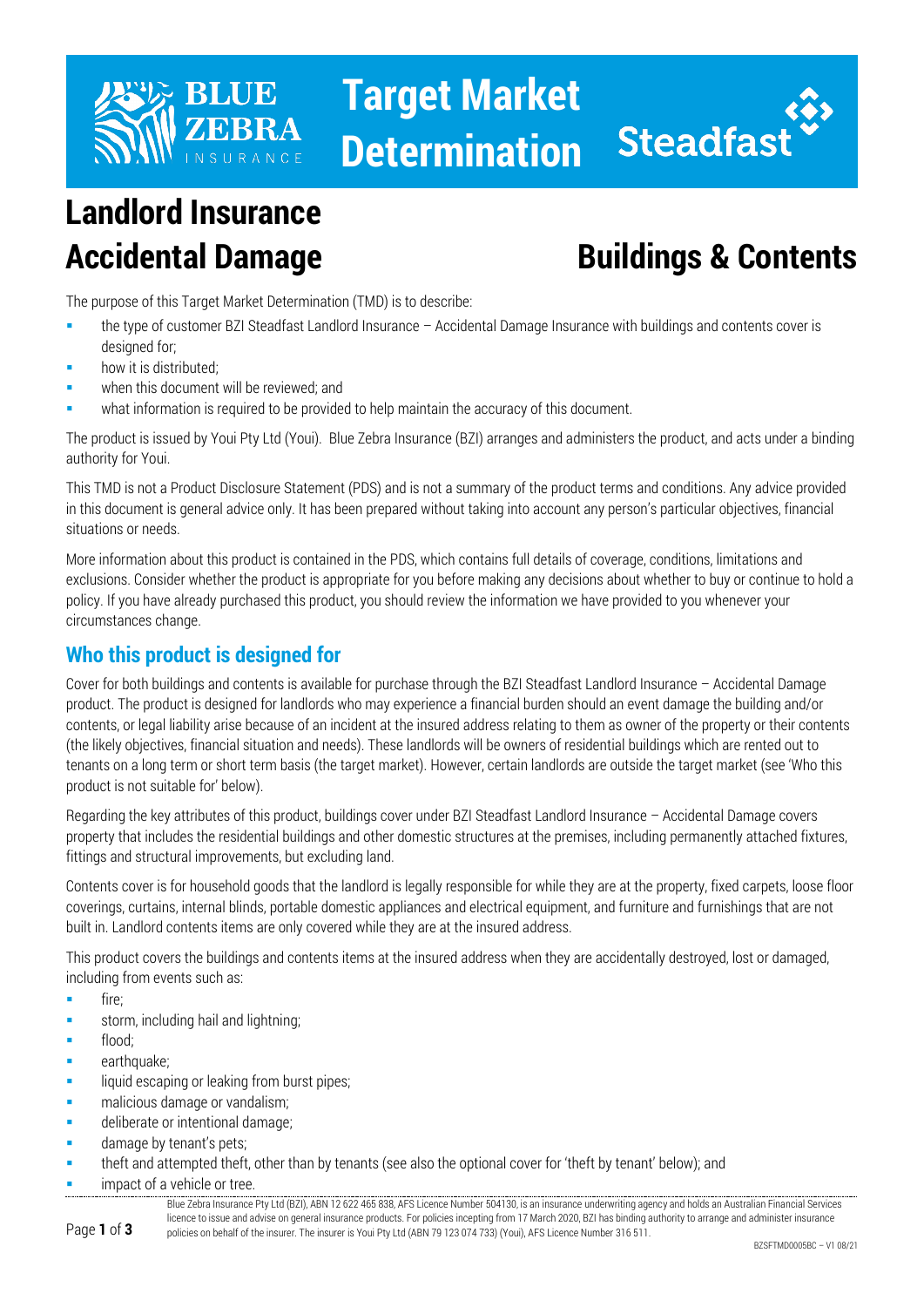



In addition to repairing or replacing the buildings or contents items when they are damaged, the product will also provide for additional benefits that cover things such as removal of debris, fees for architects and engineers, and locating the source of escaped liquid.

The product also provides some additional covers for situations such as when the landlord's keys have been stolen or where there is electric motor burnout in certain buildings and contents items.

Another key attribute of BZI Steadfast Landlord Insurance – Accidental Damage is cover for legal liability. This provides protection to the landlord if they become liable to pay for the death of or injury to unrelated people, or damage to their property, for incidents in relation to them owning the property or landlord contents at the insured address.

There are also some optional covers for purchase to meet more specific objectives, financial situation and needs of landlords. Where included on the policy, these covers are further key attributes of BZI Steadfast Landlord Insurance – Accidental Damage:

- (a) **Theft by tenant** designed for landlords who may experience a financial burden from the theft of buildings or contents items by their tenant or a visitor of their tenant. Further, when there is a claim paid for theft by tenant this cover may provide an additional benefit for limited legal expenses that the landlord incurs when seeking to recover from the tenant (or their visitor).
- (b) **Loss of rent** designed for landlords who may experience a financial burden if the property becomes uninhabitable or untenantable and as a result they do not get rental income. For example if there is damage or destruction of the building or contents at the insured address, or the tenants are unable to access the property due to damage or destruction at a nearby property.
- (c) **Rent default** designed for landlords who may experience a financial burden if their tenant stops paying the rent that is owed under a long term rental agreement, including if they vacate the property without giving the required notice and leaving unpaid rent, or stop paying rent and refuse to vacate the property.
- (d) **Special contents** designed for landlords that are the owners of landlord contents items that are more valuable in nature who want to make sure they are insured for their full value if they experience a financial loss as a result of those items being damaged.

All the above key attributes make BZI Steadfast Landlord Insurance – Accidental Damage cover likely to be consistent with the likely objectives, financial situation and needs of the target market because it provides cover, or the option to add cover, for events that may result in significant damage to the landlord's buildings and/or contents, or loss of rental income from the property. The product provides coverage for the typical types of domestic structures and contents items that landlords expect to be considered part of the insured property. The product also provides coverage for legal liability arising because of incidents at the insured address that the landlord may be liable for given their ownership of the property.

#### **Who this product is not suitable for**

This product is not suitable for owners of buildings and contents where:

- the buildings are
	- − poorly maintained and not in an occupiable, liveable condition;
	- used as a hotel, motel or bed and breakfast accommodation;
	- used as a boarding house or hostel;
	- part of a strata title;

or

the contents are:

- part of a hotel, motel or bed and breakfast accommodation;
- part of a boarding house or hostel;
- − contained within a dwelling that is poorly maintained and not in an occupiable, liveable condition.

#### **Distribution conditions**

BZI Steadfast Landlord Insurance – Accidental Damage can only be purchased through a Steadfast broker authorised by BZI. BZI has contractual arrangements with Steadfast brokers (including their Authorised Representatives) who are appropriately licensed to sell their products, and as part of their licensing these brokers have adequate training to provide this product to their customers. BZI has a range of supervision and monitoring procedures, and provides training and support regarding the process to follow for getting quotes for this product and administering the policies once purchased.